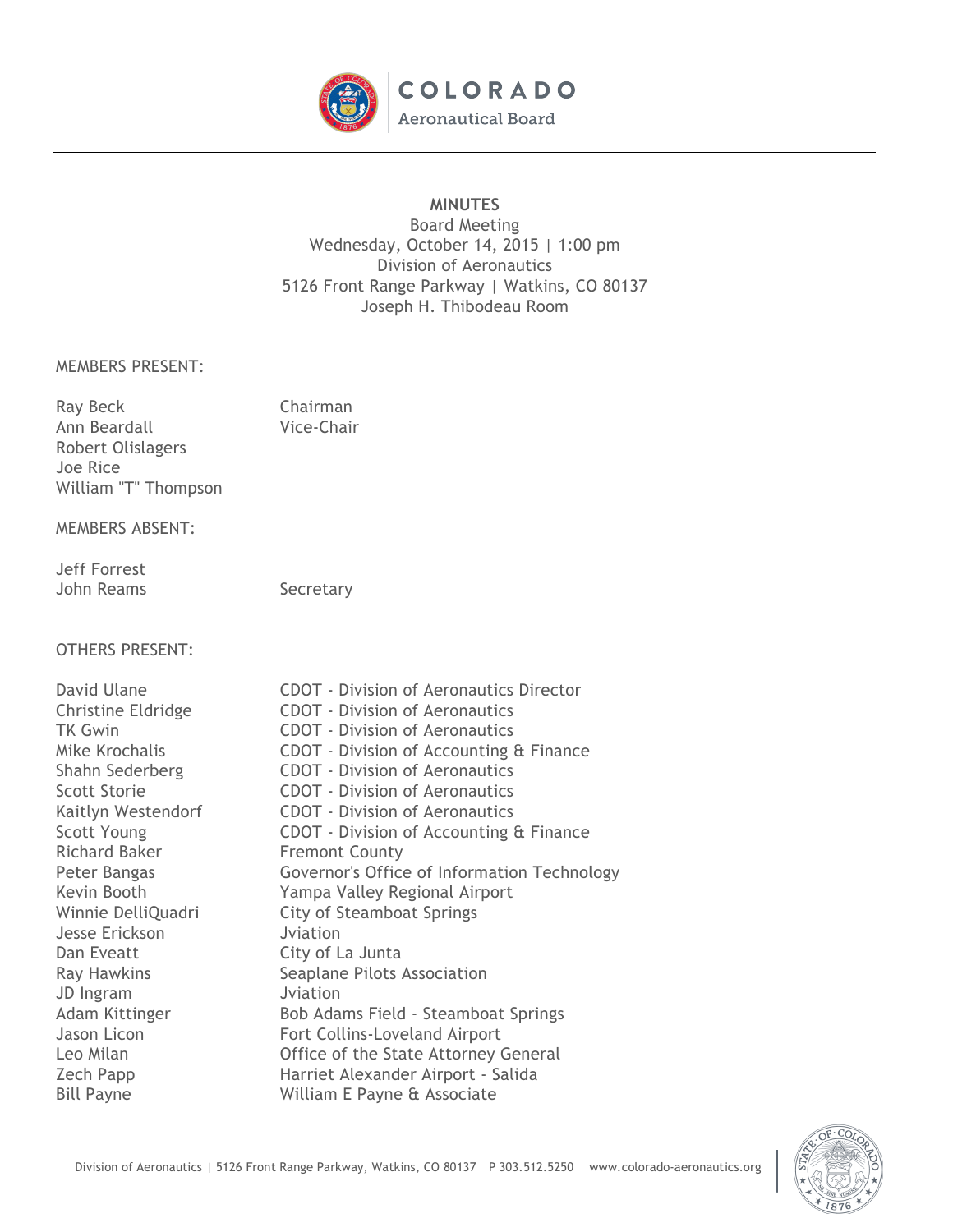| Andy Remstad         | Jviation                         |
|----------------------|----------------------------------|
| Dave Ruppel          | Front Range Airport              |
| <b>Francis Song</b>  | San Luis Valley Regional Airport |
| <b>Travis Vallin</b> | Jviation                         |

*This meeting was live-streamed over the internet.*

#### *Pledge of Allegiance*

#### 1. CALL TO ORDER

Meeting commenced at 1:00 pm.

#### 2. APPROVAL OF MEETING MINUTES

Robert Olislagers made the MOTION to approve the minutes from September 9, 2015 and Ann Beardall seconded.

The MOTION carried unanimously.

### 3. AMENDMENTS TO THE AGENDA

There were no amendments to the agenda. Robert Olislagers made the MOTION to approve the agenda as presented and Ann Beardall seconded.

The MOTION carried unanimously.

#### 4. BOARD MEMBER REPORTS

William "T" Thompson had nothing to report. Ann Beardall spoke about the Aircraft Owners and Pilots Association (AOPA) Fly-in at Colorado Springs on September 26th. Ann was a guest speaker at the Girls in Aviation Day event held at Metropolitan State University. She concluded by saying that the Colorado Pilots Association membership meeting will be held on November 7th at the Rocky Mountain Metropolitan Airport. Joe Rice spoke about an upcoming meeting on November 5th with the Associated Governments of Northwest Colorado. Robert Olislagers said that he and David Ulane attended a press conference at Denver International Airport that focused on inappropriate use of Unmanned Aerial Systems (UAS). Robert reported that the Wings Over the Rockies Museum held a dedication ceremony for the new ramp for the annex of the museum to be located at Centennial Airport. The Wings Over the Rockies Museum will host the Wings Gala on November 14th. Robert said that last night, he and David Ulane met with the Federal Aviation Administration (FAA) Management Advisory Council. Ray Beck said that he and Ann Beardall attended the Capital Improvement Process (CIP) Workshop hosted by the Division this morning and was very complimentary to the staff about the presentation. Ray spoke about live streaming of the Colorado Aeronautical Board (CAB) meetings and addressed the question of attendance via the live stream for Board members and the public. For the present time, if you choose to view the CAB meetings via live stream, you will not be listed on the minutes as having attended the meetings. In the future, if we are able to get teleconferencing in place, that policy may change.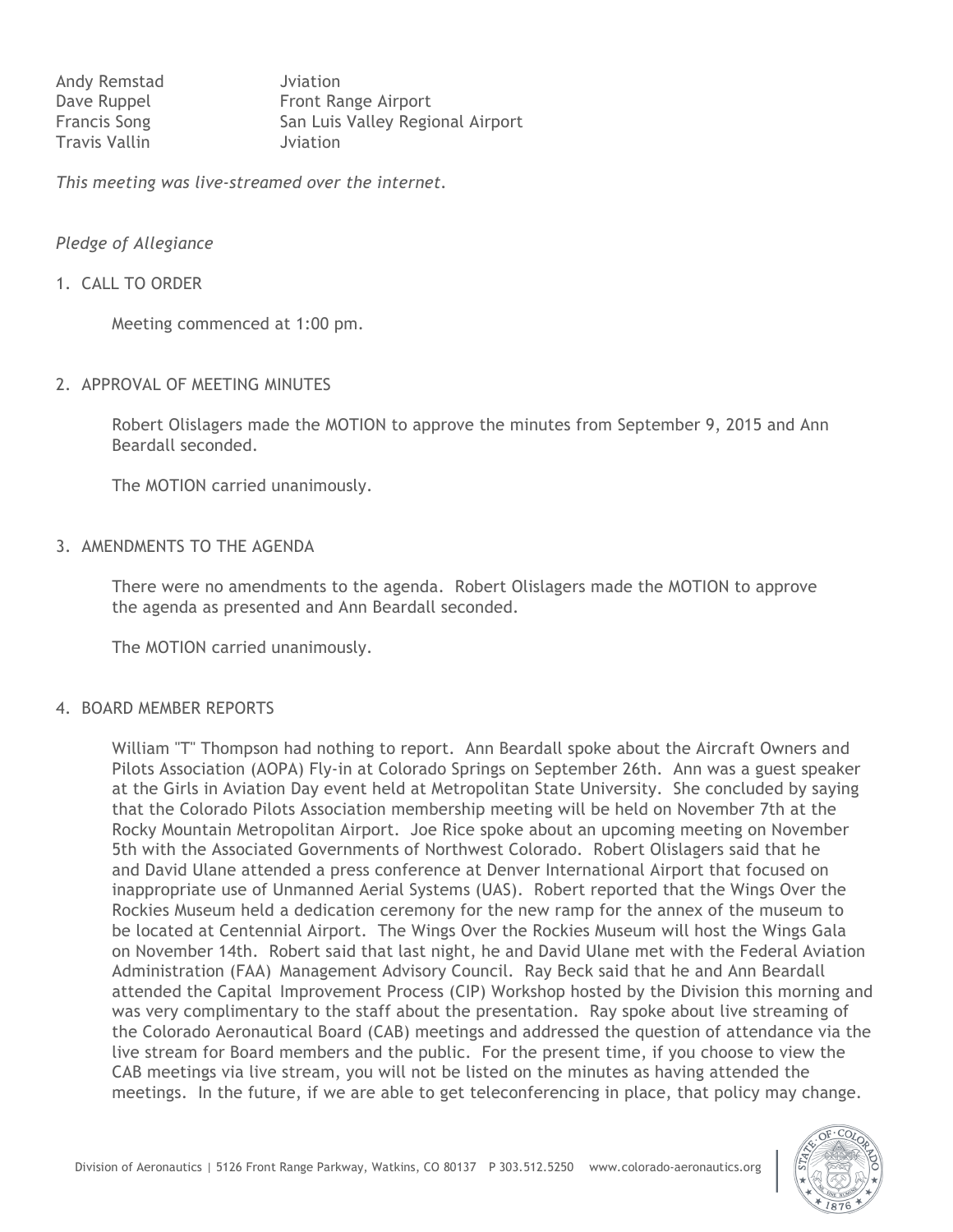Ray said that at the suggestion of David, the Aeronautics policy manual and the CAB policy manual will be combined and the goal is to have a draft manual unveiled at the January 2016 joint CAB and Colorado Airport Operators Association (CAOA) meeting.

### 5. PUBLIC COMMENTS

Dan Eveatt took a moment to thank the Board and the staff for all they do to support the La Junta Municipal Airport. Jason Licon expressed his appreciation on behalf of the Fort Collins-Loveland Municipal Airport for being included in the Virtual Tower Project. Ray Hawkins gave a quick update on the movement to allow seaplanes on Colorado waterways. Francis Song introduced himself as the new Airport Manager at San Luis Valley Regional Airport and spoke briefly about the UAS Certificate of Authorization (COA) that the airport has. Zech Papp said that Chaffee County also has a UAS COA. The Board expressed interest in learning more about UAS activity in the state, so David suggested that Constantin Diehl with UAS Colorado speak at the next CAB meeting.

# 6. DIRECTOR'S REPORT

David Ulane referred to an outline he gave to the CAB of recent activities he has participated in. In September, David, TK Gwin and Todd Green participated in the Northwest Chapter of the American Association of Airport Executives annual conference. The following week, David attended the National Association of State Aviation Officials (NASAO) 84th annual conference in Boise, Idaho. On September 25th, David and Shahn Sederberg participated in the Girls in Aviation (GIA) Day at Metropolitan State University. At this time, the Board was shown a video that Shahn produced about the GIA event. On September 26th, David and Shahn attended the Aircraft Owners and Pilots Association (AOPA) Fly-In at Colorado Springs. Last week, David was the keynote speaker at the Adams County Economic Development Council's monthly meeting. Tomorrow, David will be speaking at the Rocky Mountain UAS Professional's meeting. At the end of the month, David will be traveling to Washington D.C. with CDOT's legislative consultant and CAOA to discuss statewide aviation legislative priorities with Colorado's congressional delegation. David gave kudos to the Aeronautics staff for work done at this morning's planning workshop. At this time, David introduced Peter Bangas, who is the Public Safety Communications Network Manager with Colorado Governor's Office of Information Technology (OIT). Peter's office is responsible for maintenance on the twelve CDOT owned Automated Weather Observing Systems (AWOS) throughout Colorado. Peter gave a briefing on his unit and their areas of responsibility. With lightning being a particular problem this year, Peter gave some examples of the measures his unit takes to protect all their systems from potential damage. Ray Beck thanked Peter for this presentation and expressed gratitude to OIT for the work they do to maintain our AWOS system. William "T" Thompson inquired about an upcoming Colorado Springs Chamber of Commerce Business Alliance UAS discussion that David has been asked to participate in and wondered if the Board should have a position on UAS matters. This question lead to a discussion between the CAB and the Director on what the formal engagement of the CAB and Division should be when it comes to UAS matters. This topic was addressed at the CAB Workshop last month in Rifle and at that time it was determined that the Division's role at this time, due to limited staff and financial resources, would be to continue to administer the COA for CDOT's UAS usage and to also serve as an informational clearing house for the public, who may have questions on this subject.

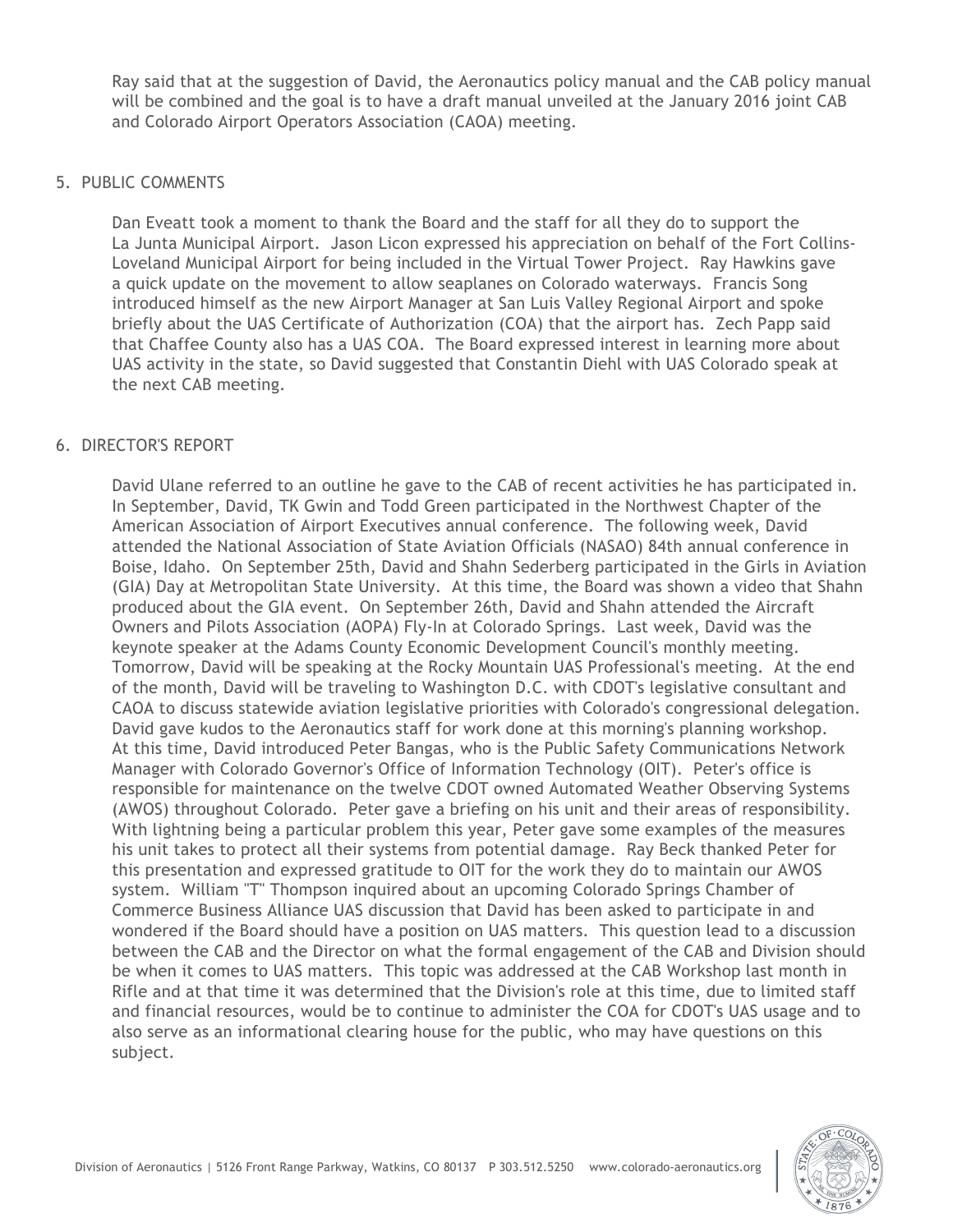# 7. PARAGON AUDIT PROGRESS REPORT

David Ulane said that the Paragon Performance Audit resulted in 23 recommendations to be addressed, so the Division has developed an implementation plan that was included in the Board packet. The three recommendations that have been completed since the last meeting are: #13 - Purchase requisitions do not require Business Office approval; #15 - A Memorandum of Understanding has been drafted to share the WIMS System Code with the State of Idaho without CAB discussion and approval; #17 - Inadequate and untimely information provided to stakeholders regarding financial constraints. David added that by the end of today's meeting, these additional three recommendations should be completed as well: #3 - No set calendar for CAB meetings; # 2 - No standardized CAB package with accurate key understandable metrics; #16 - The FAA reimbursable agreement for Wide Area Multilateration Blended Airspace reporting and status has not been fully communicated to the Aeronautics Division and the CAB. There was a brief discussion on some of the open recommendations between the Board and the Director. In conclusion, David said that following each CAB meeting, staff will meet with CDOT Internal Audit to discuss the progress of the implementation plan. The following month, he will brief the Transportation Commission Audit Committee on the progress, as well.

# 8. 2015 GRANT UPDATE

David Ulane said that the total dollar amount awarded for the 2015 grant cycle was \$3,353,649. One of the changes made this year, was that the Division didn't actually contract the awarded money until the airports received their FAA grants. This allowed us to accurately match what the FAA granted to the airports. As a result, the actual amount of state funds contracted was \$2,995,981 for the 2015 Grant Cycle. David said that previous to the current financial situation, staff was authorized to make administrative amendments to grants that did not affect the dollar amount awarded to the recipients or change scope. Staff would like the ability to once again make those administrative amendments and advise the Board of such changes in a timely manner. William "T" Thompson made the MOTION to allow staff to make administrative amendments to the grants as long as it doesn't increase the dollar amount or change the scope and Robert Olislagers seconded.

The MOTION carried unanimously.

# 9. DIVISION OF ACCOUNTING & FINANCE (DAF) UPDATE ITEMS

# *9.1 Financial Update/Dashboard*

Mike Krochalis referred to the financial dashboards within the Board Packet and discussed what information each of the six graphs contained. The Aviation Fund balance went negative in July. In August, the balance was -\$1.69 million and we anticipate the same balance for the month of September. In August, the interest rate charged to the Aviation Fund for the loan from the State Treasury was 0.97% for a total interest charge of \$2,211 for the month. Currently, we have a total of \$8.5 million of outstanding, encumbered grants and an additional \$1 million left to contract for the 2015 Grant Program. We anticipate receiving a total amount of drawdowns around \$9 million for FY16 and we've already processed \$2.6 million of that, which leaves the existing balance of \$6.4 million to be paid from FY17 through FY20. Of the \$11 million Treasury limit, we anticipate using between \$6-8 million by the end of FY16. The Division is predicting that the fund will return positive in mid-FY19. Mike said that these forecasts will change, depending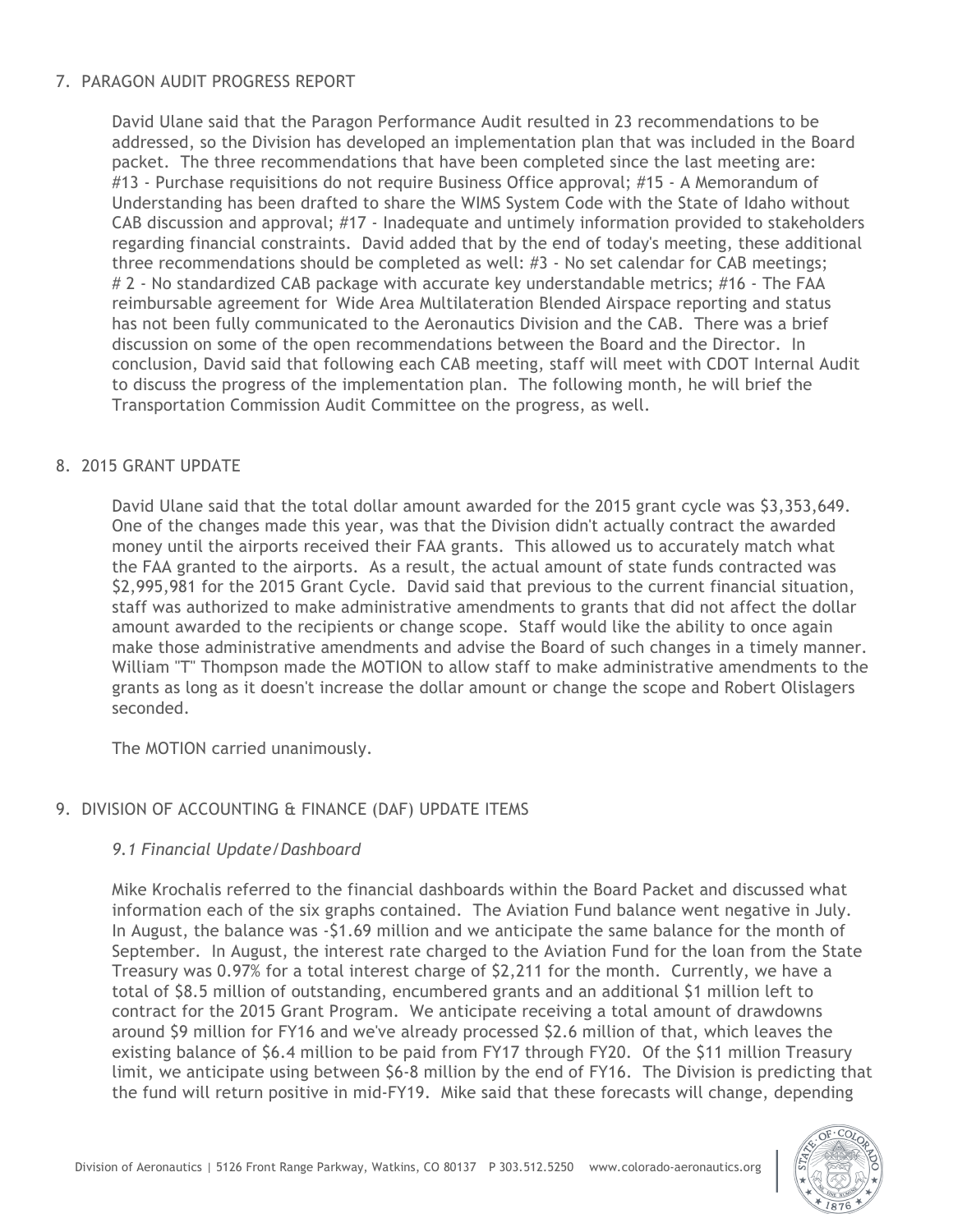on fuel prices and fuel flowage. William "T" Thompson asked if the data used for these forecasts reflected conservative revenues and fuel prices and David Ulane assured him that we were being very conservative. Mike said that for July, sales tax disbursements to the airports totaled \$1.2 million and \$727,000 for August. In July, the amount received from the Department of Revenue (DOR) for sales tax into the Aviation Fund was -\$1.2 million and \$2.7 million was received in August. The amount received from DOR for excise tax for the two months was \$237,000, resulting in \$163,000 being refunded back to the airports. In July, the Division discovered that amended fuel tax returns filed by United Aviation Fuel (located at DIA) for five months in 2012 were submitted to the Department of Revenue (DOR) for a total of \$2.7 million in adjustments. After research, it appears that duplicate filings took place in 2012 and the Aviation Fund had been credited twice for the same large purchases in 2012. As a result, DOR reduced the Aviation Fund by the same \$2.7 million amount and subsequently, the normal refund of sales tax back to DIA was reduced in the following month. The Division is requesting from DOR managers an improved notification process between DOR and Aeronautics for large amendments like these, as the Division was not notified in advance and it made a major negative impact on the fund balance for the reporting period.

# *9.2 FY17 Administrative Budget Approval*

Mike said that the CDOT Budget Office has requested that Aeronautics prepare and submit their Administrative Budget for FY17. The Division would like the CAB to approve an update from an internal CDOT FY17 revenue estimate of \$30 million to a revised forecasted amount of \$25 million and submission of an FY17 Administrative Budget estimate of \$1,050,000. Per Statute, the Administrative Budget for the Division cannot exceed 5% of the prior year's total revenue. The forecasted total revenue for FY16 is currently estimated at \$21 million, based on current and reasonable foreseeable fuel prices. The Administrative Budget includes CAB expenses, staff salaries and benefits, as well as operating costs. Robert Olislagers made the MOTION to approve the adjustment of the FY16 overall budget to \$25 million and the FY17 Administrative Budget in the amount of \$1,050,000. William "T" Thompson seconded the MOTION.

The MOTION carried unanimously.

# *9.3 Aeronautics Business Manager Update*

David Ulane said that CDOT Human Resources has approved the job description and the position should be posted within the next week or two.

# 10. GREELEY STATE INFRASTRUCTURE BANK (SIB) LOAN APPLICATION

David Ulane said that Greeley has submitted a loan application in the amount of \$1 million to be paid back over five years, to do some general aviation hangar pavement rehabilitation. This was the same SIB application that was submitted last year and approved by the CAB and the TC at that time. The airport rescheduled the project and pulled the application at that time and are now ready to move forward. Once the CAB approves this request, it will go to the TC for their review and approval. Ann Beardall made the MOTION to approve the Greeley SIB loan application submission to the TC for their approval and Robert Olislagers seconded.

The MOTION carried unanimously.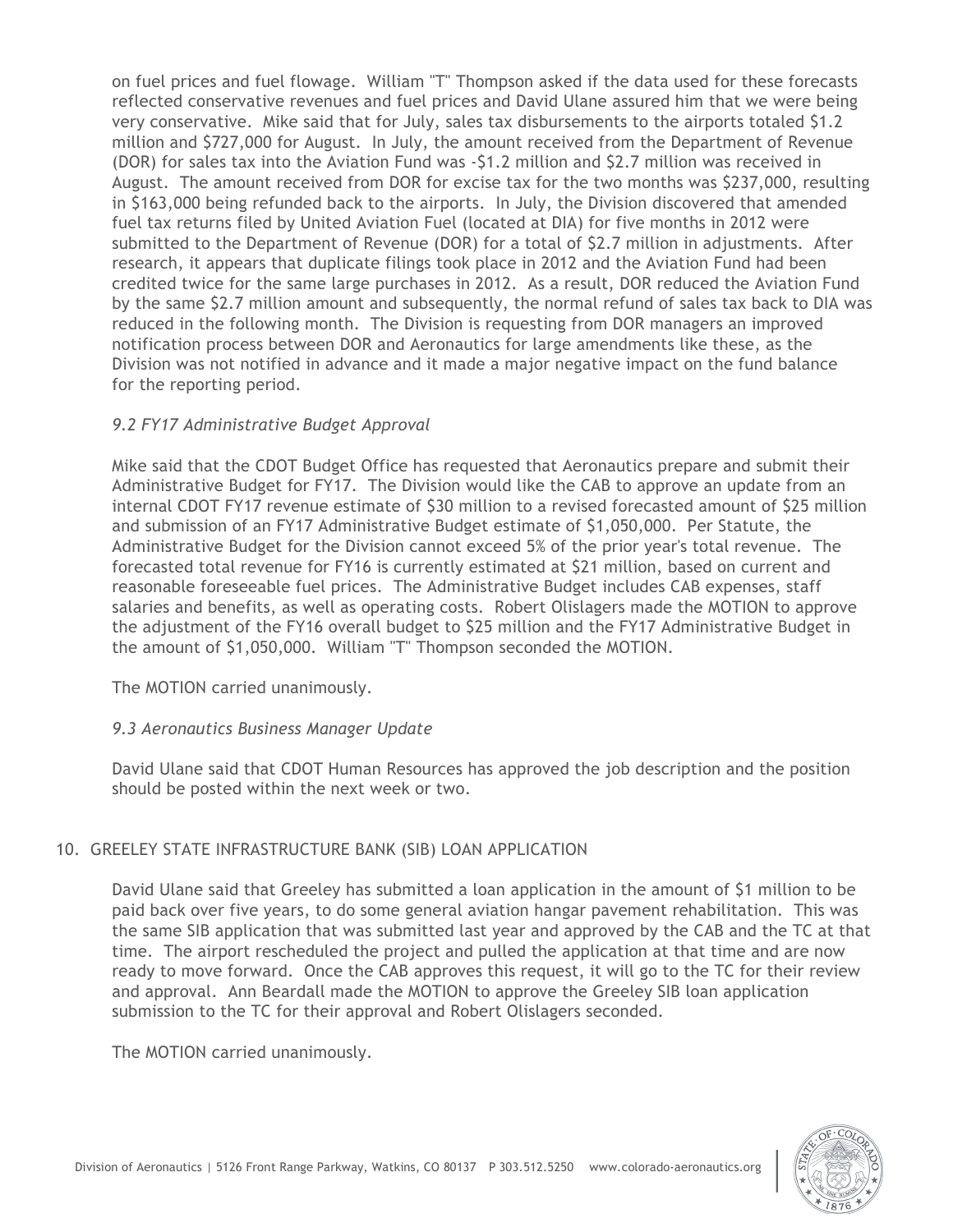Robert Olislagers stated that Centennial Airport plans to submit an SIB loan package for consideration at the next CAB meeting.

# 11. WIDE AREA MULTILATERATION (WAM) - PHASE III UPDATE

Bill Payne updated the Board on Unmanned Aerial Systems (UAS) and Virtual Air Traffic Control Towers (VATCT). Bill said that the FAA chose Fort Collins-Loveland as the location for the VATCT Demonstration. The next steps are to have the equipment and site certified, required documents submitted and the installation to take place hopefully by the end of January. On the UAS side, Bill has met with personnel at FAA Headquarters in Washington D.C. in an attempt to expand the COA's we currently have for CDOT and to apply for a Section 333 Exemption. David Ulane stated that within the Board Packet is a copy of the latest "Statement of Account" from the FAA reimbursable agreement on the WAM project, which shows there is \$5,892,231.35 remaining in that account.

# 12. LEGISLATIVE ISSUES

Robert Olislagers talked about the CAOA agenda items for the upcoming legislative year. The first item is to make the VATCT Program eligible for Airport Improvement Plan (AIP) funding. The second is to modernize the Passenger Flight Charge (PFC) program. Next, to request multiyear re-authorization for the FAA Airport & Airway Trust Fund. Lastly, to address the pilot shortage, as well as the small community air service issue that is related to that. Robert went into detail on each topic and then made the MOTION to have the Board support David Ulane's upcoming trip to Washington D.C. with representatives of CAOA to support these legislative issues. Joe Rice seconded the MOTION.

# The MOTION carried unanimously.

Joe Rice said that as a topic for an upcoming CAB meeting, he would be interested in knowing what CDOT's upcoming legislative agenda looks like, particularly as it relates to aviation in Colorado. Also, he would like to have a discussion on seaplanes and what position the CAB wants to take on that topic. David said that he recently met with the administrative staff of Colorado Parks and Wildlife (CPW) and later with CDOT Executive Director Bhatt, to discuss the current ban on seaplanes in Colorado. David said that CPW is not interested in lifting the ban on state-owned waterways. However, CPW is considering sending letters to all of the other waterbody jurisdictions in the state to advise them that they can set their own rules to allow seaplanes on their waterways, if they so desire. David said that at this time, CDOT does not want to entertain legislative action to support seaplane usage on state owned Colorado waterways. David added that he will contact Herman Stockinger with CDOT Government Relations to have him attend a future CAB meeting to discuss what might be on the legislative horizon. Joe said that he still feels that the Board should decide what their position will be, in relation to this issue. Ray Beck asked Leo Milan for his thoughts on this topic and Leo said that CPW has the power to ban seaplanes from state owned waterways. William "T" Thompson said he would like staff to research this topic, specifically if higher altitude is a factor, and report the findings back to the Board. Robert suggested that the Board direct the Director to request CPW come before the CAB to explain their reluctance to allow seaplanes on state owned waterways.